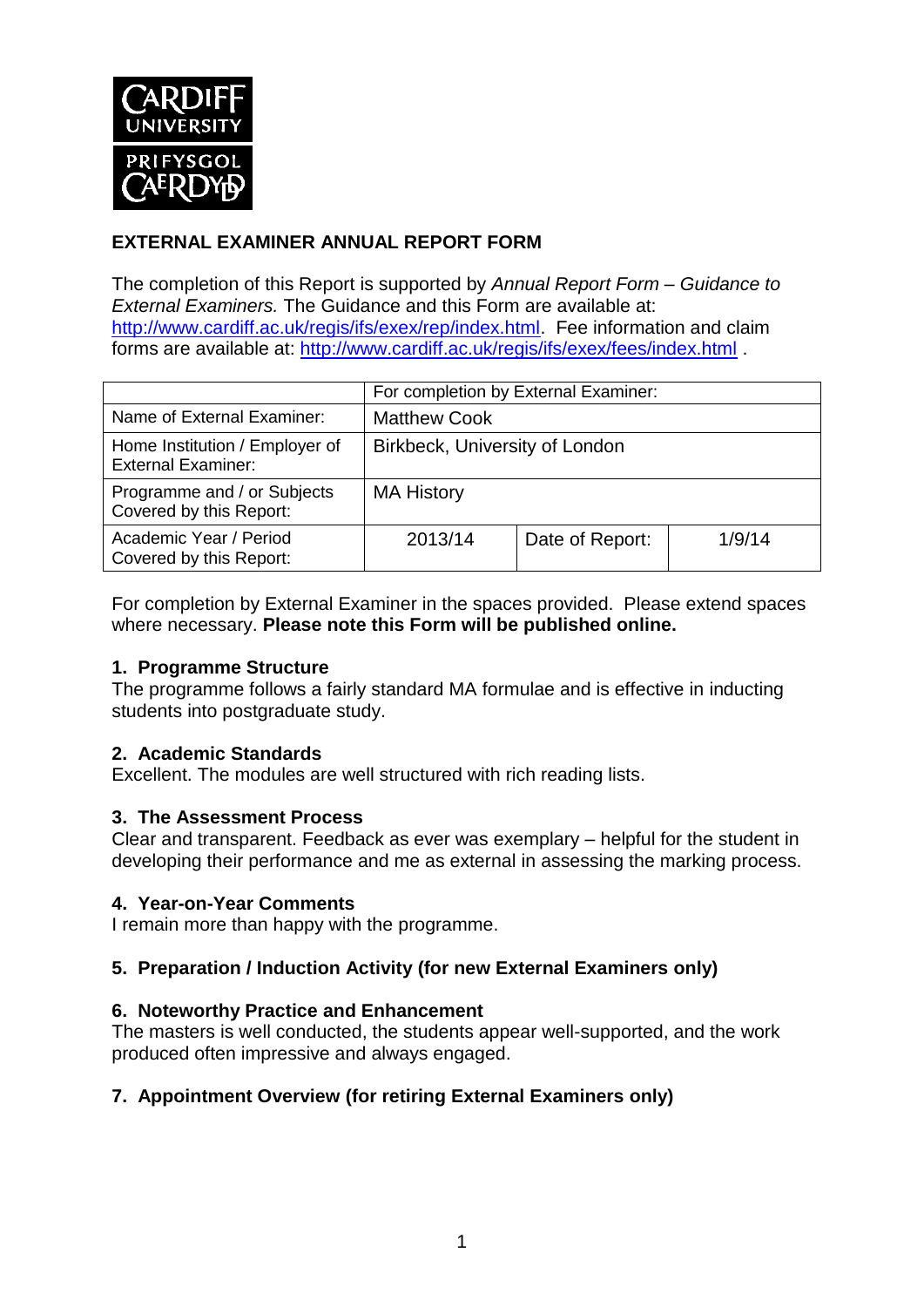# **8. Annual Report Checklist**

Please include appropriate comments within Sections 1-7 above for any answer of 'No'.

|                                             |                                                                                                                                                             | <b>Yes</b><br>(Y) | <b>No</b><br>(N) | N/A<br>(N/A) |
|---------------------------------------------|-------------------------------------------------------------------------------------------------------------------------------------------------------------|-------------------|------------------|--------------|
| <b>Programme/Course Information</b>         |                                                                                                                                                             |                   |                  |              |
| 8.1                                         | Did you receive sufficient information about the Programme and<br>its contents, learning outcomes and assessments?                                          | Y                 |                  |              |
| 8.2                                         | Were you asked to comment on any changes to the assessment<br>of the Programme?                                                                             | Y                 |                  |              |
| <b>Draft Examination Question Papers</b>    |                                                                                                                                                             |                   |                  |              |
| 8.3                                         | Were you asked to approve all examination papers contributing<br>to the final award?                                                                        |                   |                  | n/a          |
| 8.4                                         | Were the nature, spread and level of the questions appropriate?                                                                                             |                   |                  | n/a          |
| 8.5                                         | Were suitable arrangements made to consider your comments?                                                                                                  |                   |                  | na           |
| <b>Marking Examination Scripts</b>          |                                                                                                                                                             |                   |                  |              |
| 8.6                                         | Did you receive a sufficient number of scripts to be able to assess<br>whether the internal marking and classifications were appropriate<br>and consistent? | Y                 |                  |              |
| 8.7                                         | Was the general standard and consistency of marking<br>appropriate?                                                                                         | Y                 |                  |              |
| 8.8                                         | Were the scripts marked in such a way as to enable you to see<br>the reasons for the award of given marks?                                                  | Y                 |                  |              |
| 8.9                                         | Were you satisfied with the standard and consistency of marking<br>applied by the internal examiners?                                                       | Y                 |                  |              |
| 8.10                                        | In your judgement, did you have the opportunity to examine a<br>sufficient cross-section of candidates' work contributing to the<br>final assessment?       | Y                 |                  |              |
| <b>Coursework and Practical Assessments</b> |                                                                                                                                                             |                   |                  |              |
| 8.11                                        | Was the choice of subjects for coursework and / or practical<br>assessments appropriate?                                                                    | Y                 |                  |              |
| 8.12                                        | Were you afforded access to an appropriate sample of<br>coursework and / or practical assessments?                                                          | Y                 |                  |              |
| 8.13                                        | Was the method and general standard of assessment<br>appropriate?                                                                                           | Υ                 |                  |              |
| 8.14                                        | Is sufficient feedback provided to students on their assessed<br>work?                                                                                      | Y                 |                  |              |
|                                             | <b>Clinical Examinations (if applicable)</b>                                                                                                                |                   |                  |              |
| 8.15                                        | Were satisfactory arrangements made for the conduct of clinical<br>assessments?                                                                             |                   |                  | n/a          |
| <b>Sampling of Work</b>                     |                                                                                                                                                             |                   |                  |              |
| 8.16                                        | Were you afforded sufficient time to consider samples of<br>assessed work?                                                                                  | Y                 |                  |              |
|                                             | <b>Examining Board Meeting</b>                                                                                                                              |                   |                  |              |